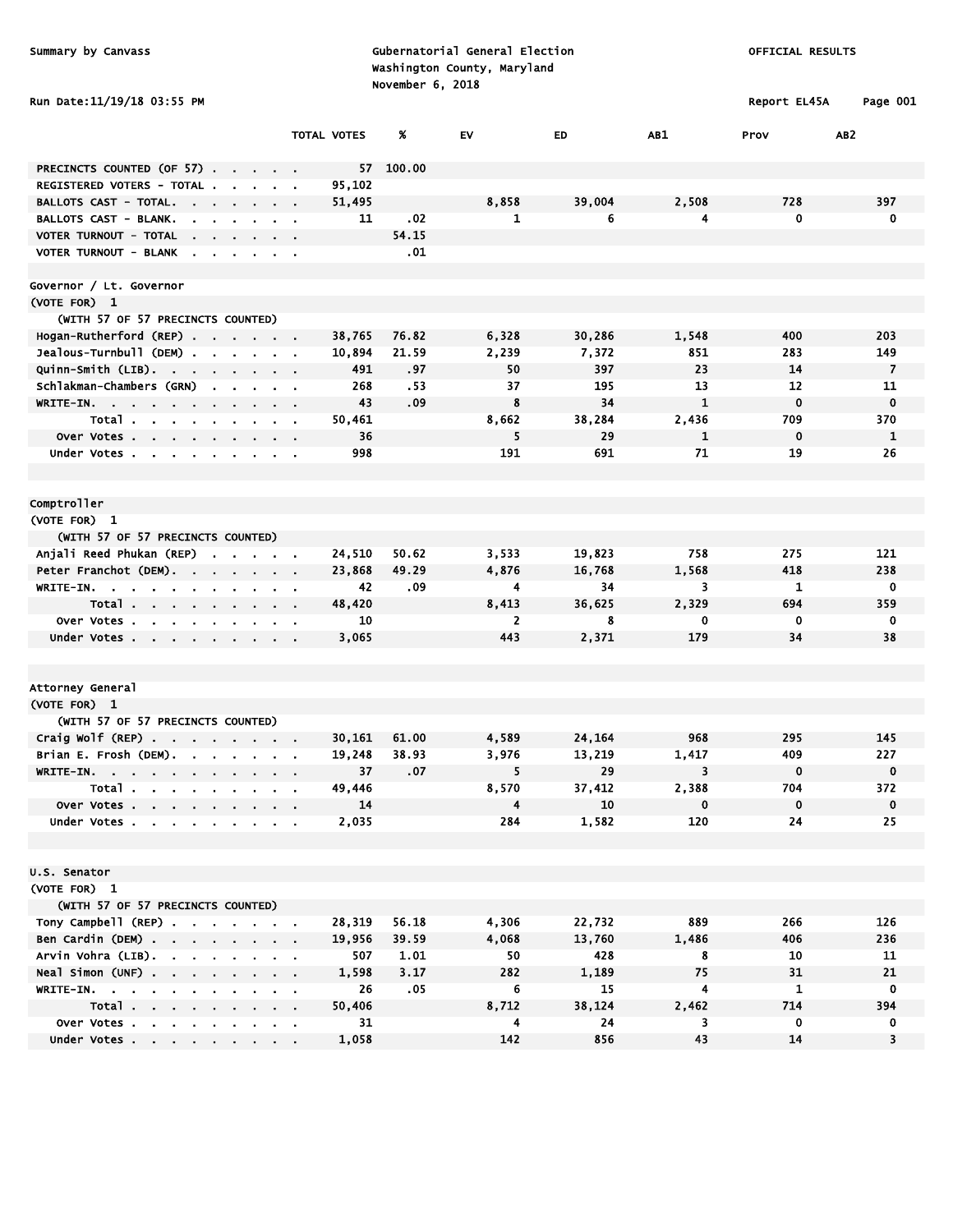| Summary by Canvass                                       |             | November 6, 2018 | Gubernatorial General Election<br>Washington County, Maryland | OFFICIAL RESULTS |             |              |                              |
|----------------------------------------------------------|-------------|------------------|---------------------------------------------------------------|------------------|-------------|--------------|------------------------------|
| Run Date:11/19/18 03:55 PM                               |             |                  |                                                               |                  |             | Report EL45A | Page 002                     |
|                                                          | TOTAL VOTES | Ж.               | EV                                                            | <b>ED</b>        | AB1         | Prov         | AB <sub>2</sub>              |
| Representative in Congress  - 6 Congressional District 6 |             |                  |                                                               |                  |             |              |                              |
| (VOTE FOR) 1                                             |             |                  |                                                               |                  |             |              |                              |
| (WITH 57 OF 57 PRECINCTS COUNTED)                        |             |                  |                                                               |                  |             |              |                              |
| Amie Hoeber (REP)                                        | 29,360      | 58.38            | 4,566                                                         | 23,412           | 977         | 272          | 133                          |
| David Trone (DEM).                                       | 19,068      | 37.92            | 3,896                                                         | 13,158           | 1,385       | 393          | 236                          |
| Kevin T. Caldwell (LIB).                                 | 1,188       | 2.36             | 129                                                           | 991              | 36          | 20           | 12                           |
| George Gluck (GRN)                                       | 629         | 1.25             | 103                                                           | 470              | 31          | 17           | 8                            |
| WRITE-IN.                                                |             | .09<br>43        | 4                                                             | 36               | 3           | 0            | 0                            |
| Total<br>Over Votes                                      | 50,288      | 20               | 8,698<br>3                                                    | 38,067<br>17     | 2,432<br>0  | 702<br>0     | 389<br>0                     |
| <b>Contract Contract</b><br>Under Votes                  | 1,187       |                  | 157                                                           | 920              | 76          | 26           | 8                            |
|                                                          |             |                  |                                                               |                  |             |              |                              |
| State Senator - 1 Legislative District 1                 |             |                  |                                                               |                  |             |              |                              |
| (VOTE FOR) 1                                             |             |                  |                                                               |                  |             |              |                              |
| (WITH 9 OF 9 PRECINCTS COUNTED)                          |             |                  |                                                               |                  |             |              |                              |
| George C. Edwards (REP).                                 | 5,499       | 98.34            | 609                                                           | 4,622            | 195         | 41           | 32                           |
| WRITE-IN.                                                |             | 1.66<br>93       | 15                                                            | 73               | 5           | $\mathbf 0$  | 0                            |
| Total                                                    | 5,592       |                  | 624                                                           | 4,695            | 200         | 41           | 32                           |
| Over Votes<br>$\alpha = 0.01$                            |             | 1                | 0                                                             | 1                | 0           | 0            | 0                            |
| Under Votes                                              | 1,110       |                  | 196                                                           | 793              | 86          | 25           | 10                           |
| State Senator - 2 Legislative District 2                 |             |                  |                                                               |                  |             |              |                              |
| (VOTE FOR) 1                                             |             |                  |                                                               |                  |             |              |                              |
| (WITH 52 OF 52 PRECINCTS COUNTED)                        |             |                  |                                                               |                  |             |              |                              |
| Andrew A. Serafini (REP)                                 | 29,798      | 71.65            | 5,078                                                         | 23,097           | 1,172       | 295          | 156                          |
| Jenna L. Roland (GRN)<br>the company of the company of   | 11,631      | 27.97            | 2,331                                                         | 8,105            | 781         | 270          | 144                          |
| WRITE-IN.                                                | 158         | .38              | 47                                                            | 99               | 5           | 5            | $\overline{2}$               |
| Total                                                    | 41,587      |                  | 7,456                                                         | 31,301           | 1,958       | 570          | 302                          |
| Over Votes                                               |             | 17               | 2                                                             | 14               | 0           | $\mathbf{1}$ | $\mathbf 0$                  |
| Under Votes                                              | 3,188       |                  | 580                                                           | 2,200            | 264         | 91           | 53                           |
| House of Delegates - 1C Legislative Subdistrict 1C       |             |                  |                                                               |                  |             |              |                              |
| (VOTE FOR) 1                                             |             |                  |                                                               |                  |             |              |                              |
| (WITH 9 OF 9 PRECINCTS COUNTED)                          |             |                  |                                                               |                  |             |              |                              |
| Mike McKay (REP)                                         | 5,388       | 87.10            | 599                                                           | 4,532            | 185         | 42           | 30                           |
| Daniel DelMonte (GRN)<br>$\mathbf{r} = \mathbf{r}$       | 772         | 12.48            | 136                                                           | 559              | 58          | 10           | 9                            |
| WRITE-IN. .<br>$\sim$                                    |             | 26<br>.42        | 6                                                             | 20               | $\mathbf 0$ | $\mathbf 0$  | 0                            |
| Total                                                    | 6,186       |                  | 741                                                           | 5.111            | 243         | 52           | 39                           |
| Over Votes<br>Under Votes                                | 515         | $\mathbf{2}$     | $\mathbf{1}$<br>78                                            | 1<br>377         | 0<br>43     | 0<br>14      | 0<br>$\overline{\mathbf{3}}$ |
|                                                          |             |                  |                                                               |                  |             |              |                              |
| House of Delegates - 2A Legislative Subdistrict 2A       |             |                  |                                                               |                  |             |              |                              |
| (VOTE FOR) 2                                             |             |                  |                                                               |                  |             |              |                              |
| (WITH 37 OF 37 PRECINCTS COUNTED)                        |             |                  |                                                               |                  |             |              |                              |
| Neil C. Parrott (REP)                                    | 22,422      | 39.99            | 3,444                                                         | 17,945           | 750         | 177          | 106                          |
| William Joseph Wivell (REP)                              | 19,453      | 34.69            | 3,223                                                         | 15,329           | 682         | 133          | 86                           |
| Andrew J. Barnhart (GRN)                                 | 7,371       | 13.15            | 1,532                                                         | 5,150            | 485         | 110          | 94                           |
| Charlotte McBrearty (GRN)                                | 6,683       | 11.92            | 1,382                                                         | 4,604            | 503         | 107          | 87                           |
| WRITE-IN.                                                | 141         | .25              | 46                                                            | 85               | 9           | $\mathbf{1}$ | $\mathbf 0$                  |
| Total                                                    | 56,070      |                  | 9,627                                                         | 43,113           | 2,429       | 528          | 373                          |
| Over Votes                                               |             | 16               | 4                                                             | 12               | $\mathbf 0$ | $\mathbf 0$  | $\mathbf 0$                  |
| Under Votes                                              | 11,954      |                  | 1,911                                                         | 8,999            | 653         | 252          | 139                          |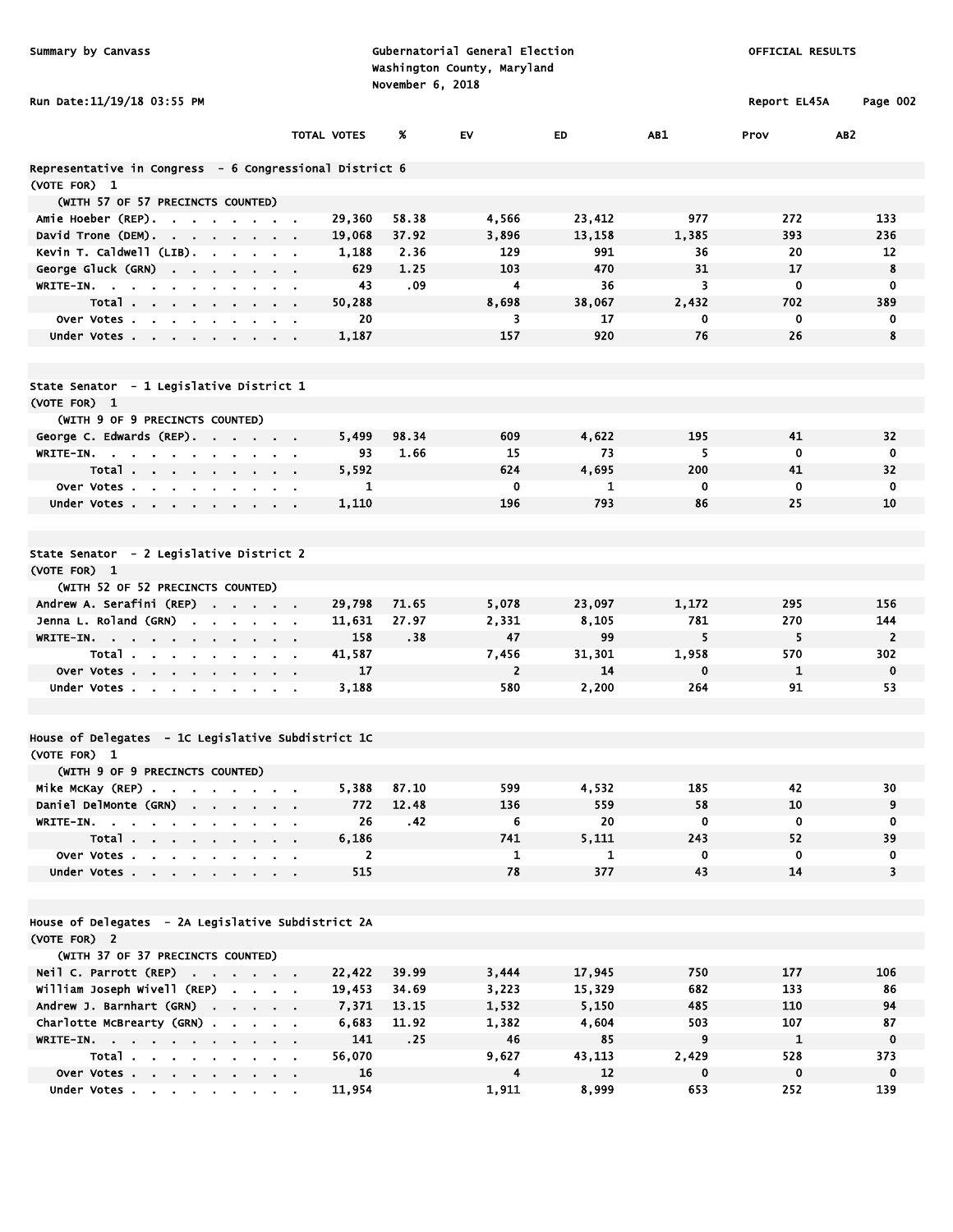| Summary by Canvass                                              |                           | Gubernatorial General Election<br>Washington County, Maryland<br>November 6, 2018 |              |                 | OFFICIAL RESULTS |              |                 |
|-----------------------------------------------------------------|---------------------------|-----------------------------------------------------------------------------------|--------------|-----------------|------------------|--------------|-----------------|
| Run Date:11/19/18 03:55 PM                                      |                           |                                                                                   |              |                 |                  | Report EL45A | Page 003        |
|                                                                 | <b>TOTAL VOTES</b>        | Х                                                                                 | EV           | <b>ED</b>       | AB1              | Prov         | AB <sub>2</sub> |
| House of Delegates - 2B Legislative Subdistrict 2B              |                           |                                                                                   |              |                 |                  |              |                 |
| (VOTE FOR) 1                                                    |                           |                                                                                   |              |                 |                  |              |                 |
| (WITH 19 OF 19 PRECINCTS COUNTED)                               |                           |                                                                                   |              |                 |                  |              |                 |
| Paul D. Corderman (REP).                                        | 5,457                     | 51.92                                                                             | 1,090        | 3,997           | 264              | 72           | 34              |
| Peter E. Perini, Sr. (DEM).                                     | 5,028                     | 47.84                                                                             | 1,134        | 3,281           | 396              | 156          | 61              |
| WRITE-IN.                                                       | 25                        | . 24                                                                              | 4            | 20              | 0                | 1            | 0               |
| Total                                                           | 10,510                    |                                                                                   | 2,228        | 7,298           | 660              | 229          | 95              |
| Over Votes<br>$\sim$<br>$\sim$                                  |                           | 4                                                                                 | 0            | 4               | 0                | 0            | 0<br>4          |
| Under Votes                                                     | 258                       |                                                                                   | 39           | 151             | 21               | 43           |                 |
| County Commissioner                                             |                           |                                                                                   |              |                 |                  |              |                 |
| (VOTE FOR) 5                                                    |                           |                                                                                   |              |                 |                  |              |                 |
| (WITH 57 OF 57 PRECINCTS COUNTED)                               |                           |                                                                                   |              |                 |                  |              |                 |
| Terry L. Baker (REP).                                           | 25,031                    | 11.69                                                                             | 3,639        | 20,067          | 953              | 241          | 131             |
| $Jeff$ Cline (REP) $\cdots$ $\cdots$ $\cdots$                   | 28,106                    | 13.13                                                                             | 4,359        | 22,331          | 1,031            | 266          | 119             |
| Wayne K. Keefer (REP)                                           | 24, 105                   | 11.26                                                                             | 3,633        | 19,282          | 849              | 224          | 117             |
| Cort Meinelschmidt (REP)<br>the contract of the contract of the | 23,459                    | 10.96                                                                             | 3,819        | 18,550          | 781              | 200          | 109             |
| Randall wagner (REP).                                           | 24,945                    | 11.65                                                                             | 4,092        | 19,640          | 884              | 220          | 109             |
| Brian Beall (DEM).<br>the company of the company of the         | 14,685                    | 6.86                                                                              | 3,022        | 10,135          | 1,044            | 308          | 176             |
| Donna L. Brightman (DEM)                                        | 18,299                    | 8.55                                                                              | 3,838        | 12,611          | 1,295            | 350          | 205             |
| Ed Forrest (DEM)                                                | 16,044                    | 7.49                                                                              | 3,395        | 11,039          | 1,129            | 309          | 172             |
| $E$ lizabeth Paul (DEM).                                        | 18,234                    | 8.52                                                                              | 3,847        | 12,609          | 1,235            | 344          | 199             |
| John Franklin Barr (UNF)                                        | 10,819                    | 5.05                                                                              | 2,015        | 8,017           | 577              | 129          | 81              |
| Bill McKinley (UNF)                                             | 10,064                    | 4.70                                                                              | 1,891        | 7,511           | 463              | 131          | 68              |
| <b>WRITE-IN.</b>                                                | 320                       | .15                                                                               | 70           | 218             | 28               | 1            | 3               |
| Total<br>$\sim$                                                 | 214,111<br>$\blacksquare$ |                                                                                   | 37,620       | 162,010         | 10,269           | 2,723        | 1,489           |
| Over Votes<br>$\sim$                                            | 480                       |                                                                                   | 45           | 395             | 25               | 0            | 15              |
| Under Votes                                                     | 42,884                    |                                                                                   | 6,625        | 32,615          | 2,246            | 917          | 481             |
| Judge of the Circuit Court Judicial Circuit 4                   |                           |                                                                                   |              |                 |                  |              |                 |
| (VOTE FOR) 2                                                    |                           |                                                                                   |              |                 |                  |              |                 |
| (WITH 57 OF 57 PRECINCTS COUNTED)                               |                           |                                                                                   |              |                 |                  |              |                 |
| Mark K. Boyer (JUD)                                             | 30,317                    | 50.97                                                                             | 5,219        | 23,040          | 1,458            | 378          | 222             |
| Brett Wilson (JUD) $\cdots$                                     | 28,745                    | 48.33                                                                             | 5,312        | 21,457          | 1,402            | 354          | 220             |
| WRITE-IN.<br>$\mathbf{a} = \mathbf{a} \cdot \mathbf{a}$         | 413                       | .69                                                                               | 80           | 311             | 19               | 3            | $\mathbf 0$     |
| Total                                                           | 59,475                    |                                                                                   | 10,611       | 44,808          | 2,879            | 735          | 442             |
| Over Votes                                                      | 18                        |                                                                                   | 4            | 14              | $\mathbf 0$      | $\mathbf 0$  | $\mathbf 0$     |
| Under Votes                                                     | 43,497                    |                                                                                   | 7,101        | 33,186          | 2,137            | 721          | 352             |
|                                                                 |                           |                                                                                   |              |                 |                  |              |                 |
| Judge Court of Appeals Appellate Circuit 3                      |                           |                                                                                   |              |                 |                  |              |                 |
| (VOTE FOR) 1                                                    |                           |                                                                                   |              |                 |                  |              |                 |
| (WITH 57 OF 57 PRECINCTS COUNTED)                               |                           |                                                                                   |              |                 |                  |              |                 |
| Yes Joseph M. Getty (JUD)                                       | 34,776                    | 86.92                                                                             | 5,903<br>904 | 26,623<br>3,804 | 1,594<br>328     | 438          | 218             |
| No Joseph M. Getty (JUD)<br>Total $\cdots$ $\cdots$ $\cdots$    | 5,231<br>40,007           | 13.08                                                                             | 6,807        | 30,427          | 1,922            | 119<br>557   | 76<br>294       |
| Over Votes                                                      |                           | $\overline{4}$                                                                    | $\mathbf 0$  | $\overline{4}$  | $\mathbf 0$      | $\mathbf 0$  | $\mathbf 0$     |
| Under Votes                                                     | 11,484                    |                                                                                   | 2,051        | 8,573           | 586              | 171          | 103             |
|                                                                 |                           |                                                                                   |              |                 |                  |              |                 |
| Judge Special Appeals At Large                                  |                           |                                                                                   |              |                 |                  |              |                 |
| (VOTE FOR) 1                                                    |                           |                                                                                   |              |                 |                  |              |                 |
| (WITH 57 OF 57 PRECINCTS COUNTED)                               |                           |                                                                                   |              |                 |                  |              |                 |
| Yes Donald E. Beachley (JUD)                                    | 36,803                    | 88.26                                                                             | 6,385        | 27,931          | 1,781            | 464          | 242             |
| No Donald E. Beachley (JUD)                                     | 4,895                     | 11.74                                                                             | 823          | 3,650           | 252              | 119          | 51              |
| Total                                                           | 41,698                    |                                                                                   | 7,208        | 31,581          | 2,033            | 583          | 293             |
| Over Votes                                                      |                           | 8                                                                                 | 3            | 5               | $\mathbf 0$      | $\mathbf 0$  | $\mathbf 0$     |
| Under Votes                                                     | 9,789                     |                                                                                   | 1,647        | 7,418           | 475              | 145          | 104             |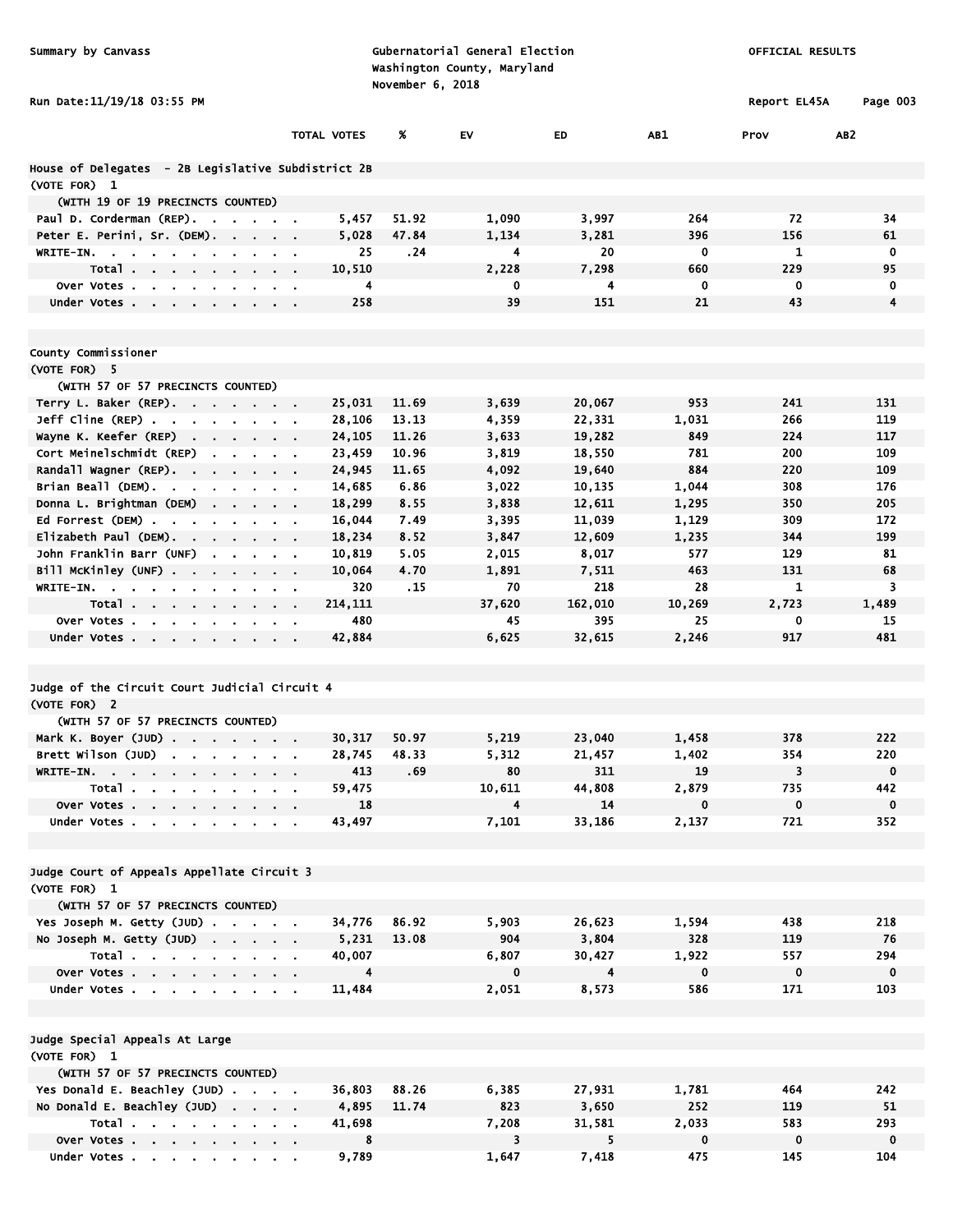| Summary by Canvass                                                        |                  |                    | November 6, 2018 | Gubernatorial General Election<br>Washington County, Maryland |               | OFFICIAL RESULTS |                       |                 |
|---------------------------------------------------------------------------|------------------|--------------------|------------------|---------------------------------------------------------------|---------------|------------------|-----------------------|-----------------|
| Run Date:11/19/18 03:55 PM                                                |                  |                    |                  |                                                               |               |                  | Report EL45A          | Page 004        |
|                                                                           |                  | <b>TOTAL VOTES</b> | %                | EV                                                            | ED.           | AB1              | Prov                  | AB <sub>2</sub> |
| Judge Special Appeals At Large                                            |                  |                    |                  |                                                               |               |                  |                       |                 |
| (VOTE FOR) 1                                                              |                  |                    |                  |                                                               |               |                  |                       |                 |
| (WITH 57 OF 57 PRECINCTS COUNTED)                                         |                  |                    |                  |                                                               |               |                  |                       |                 |
| Yes Matthew J. Fader (JUD).                                               |                  | 33,711             | 86.93            | 5,818                                                         | 25,612        | 1,613            | 426                   | 242             |
| No Matthew J. Fader (JUD)                                                 |                  | 5,067              | 13.07            | 842                                                           | 3,791         | 268              | 126                   | 40              |
| Total                                                                     |                  | 38,778             |                  | 6,660                                                         | 29,403        | 1,881            | 552                   | 282             |
| Over Votes<br>$\alpha = 0.01$                                             |                  | 0                  |                  | 0                                                             | 0             | $\mathbf 0$      | $\mathbf 0$           | $\mathbf 0$     |
| Under Votes<br>$\sim 10^{-11}$                                            |                  | 12,717             |                  | 2,198                                                         | 9,601         | 627              | 176                   | 115             |
| Treasurer                                                                 |                  |                    |                  |                                                               |               |                  |                       |                 |
| (VOTE FOR) 1                                                              |                  |                    |                  |                                                               |               |                  |                       |                 |
| (WITH 57 OF 57 PRECINCTS COUNTED)                                         |                  |                    |                  |                                                               |               |                  |                       |                 |
| Todd L. Hershey (DEM)<br><b>Contract Contract Contract</b>                |                  | 36,880             | 97.86            | 6,670                                                         | 27,386        | 1,991            | 553                   | 280             |
| WRITE-IN.                                                                 |                  | 805                | 2.14             | 109                                                           | 656           | 29               | 5                     | 6               |
| Total                                                                     |                  | 37,685             |                  | 6,779                                                         | 28,042        | 2,020            | 558                   | 286             |
| Over Votes                                                                |                  | 11                 |                  | $\overline{2}$                                                | 9             | $\mathbf 0$      | 0                     | $\mathbf 0$     |
| Under Votes<br>$\sim 10^{-10}$ m $^{-1}$                                  |                  | 13,799             |                  | 2,077                                                         | 10,953        | 488              | 170                   | 111             |
| State's Attorney                                                          |                  |                    |                  |                                                               |               |                  |                       |                 |
| (VOTE FOR) 1                                                              |                  |                    |                  |                                                               |               |                  |                       |                 |
| (WITH 57 OF 57 PRECINCTS COUNTED)                                         |                  |                    |                  |                                                               |               |                  |                       |                 |
| Charles P. Strong, Jr. (REP)                                              |                  | 26,716             | 54.65            | 4,116                                                         | 21,251        | 961              | 257                   | 131             |
| Bernard Semler (DEM).                                                     |                  | 22,145             | 45.30            | 4,461                                                         | 15,631        | 1,395            | 427                   | 231             |
| WRITE-IN. .<br><b>Contract</b><br>$\sim$<br>the company of the company of |                  | 24                 | .05              | 1                                                             | 21            | 2                | 0                     | 0               |
| Total                                                                     | $\sim$ $\sim$    | 48,885             |                  | 8,578                                                         | 36,903        | 2,358            | 684                   | 362             |
| over Votes.<br>and the company of the company of                          | $\sim$ 100 $\pm$ | 20                 |                  | 1                                                             | 19            | 0                | 0                     | 0               |
| Under Votes                                                               |                  | 2,590              |                  | 279                                                           | 2,082         | 150              | 44                    | 35              |
| Clerk Circuit Court                                                       |                  |                    |                  |                                                               |               |                  |                       |                 |
| (VOTE FOR) 1                                                              |                  |                    |                  |                                                               |               |                  |                       |                 |
| (WITH 57 OF 57 PRECINCTS COUNTED)                                         |                  |                    |                  |                                                               |               |                  |                       |                 |
| Kevin Tucker (REP)                                                        |                  | 37,077             | 98.31            | 6,045                                                         | 28,813        | 1,545            | 437                   | 237             |
| WRITE-IN.                                                                 |                  | 637                | 1.69             | 144                                                           | 442           | 34               | 15                    | $\overline{2}$  |
| Total                                                                     |                  | 37,714             |                  | 6,189                                                         | 29,255        | 1,579            | 452                   | 239             |
| Over Votes                                                                |                  | 5                  |                  | $\mathbf{1}$                                                  | 3             | 1                | $\mathbf 0$           | $\mathbf 0$     |
| Under Votes                                                               |                  | 13,776             |                  | 2,668                                                         | 9,746         | 928              | 276                   | 158             |
| Register of Wills                                                         |                  |                    |                  |                                                               |               |                  |                       |                 |
| (VOTE FOR) 1                                                              |                  |                    |                  |                                                               |               |                  |                       |                 |
| (WITH 57 OF 57 PRECINCTS COUNTED)                                         |                  |                    |                  |                                                               |               |                  |                       |                 |
| Jason A. Malott (DEM)                                                     |                  | 34,241             | 97.82            | 6,298<br>102                                                  | 25,247<br>626 | 1,895            | 519                   | 282             |
| WRITE-IN.<br>Total                                                        |                  | 763<br>35,004      | 2.18             | 6,400                                                         | 25,873        | 26<br>1,921      | $\overline{4}$<br>523 | 5<br>287        |
| Over Votes                                                                |                  | 10                 |                  | 4                                                             | 5.            | 1                | 0                     | $\mathbf 0$     |
| Under Votes                                                               |                  | 16,481             |                  | 2,454                                                         | 13,126        | 586              | 205                   | 110             |
|                                                                           |                  |                    |                  |                                                               |               |                  |                       |                 |